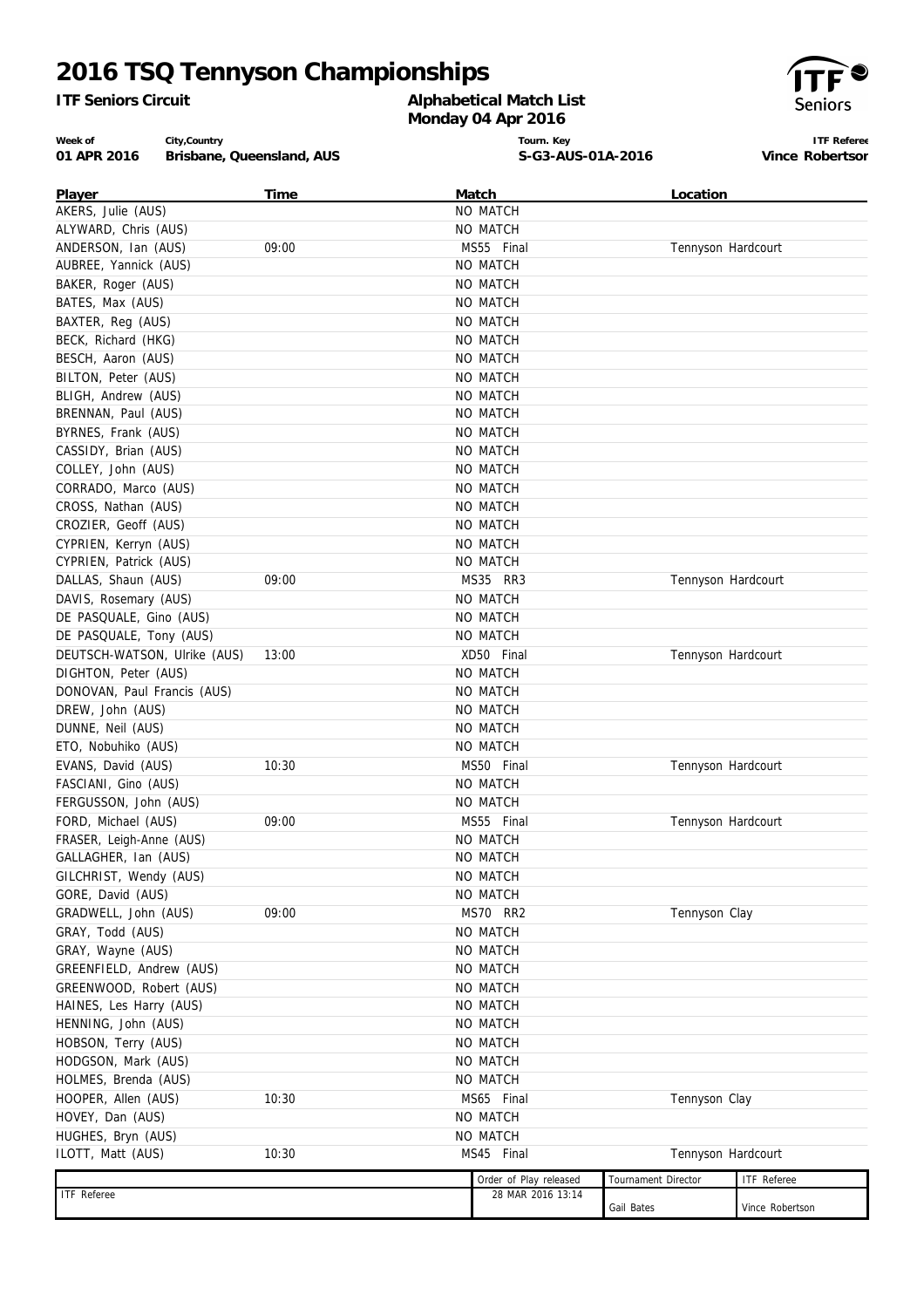# **2016 TSQ Tennyson Championships**

*ITF Seniors Circuit*

### **Alphabetical Match List Monday 04 Apr 2016**



**ITF Referee Vince Robertson**

**Week of 01 APR 2016 Brisbane, Queensland, AUS City,Country**

**Tourn. Key S-G3-AUS-01A-2016**

| Player                         | Time  | Match                  | Location            |                    |  |
|--------------------------------|-------|------------------------|---------------------|--------------------|--|
| IRELAND, Kym (AUS)             |       | NO MATCH               |                     |                    |  |
| JOHNS, Jan (AUS)               |       | NO MATCH               |                     |                    |  |
| KARN, On (AUS)                 |       | NO MATCH               |                     |                    |  |
| KEARNEY, Peter (AUS)           |       | NO MATCH               |                     |                    |  |
| KNOWLMAN, Jamie (AUS)          |       | NO MATCH               |                     |                    |  |
| KRONK, Dennis (AUS)            |       | NO MATCH               |                     |                    |  |
| KRUSE, Janelle (AUS)           |       | NO MATCH               |                     |                    |  |
| LONERGAN, Kerry (AUS)          |       | NO MATCH               |                     |                    |  |
| MACUMBER, Adrian (AUS)         |       | NO MATCH               |                     |                    |  |
| MADDOCK, Kate (AUS)            |       | NO MATCH               |                     |                    |  |
| MCGREGOR, Warren (AUS)         |       | NO MATCH               |                     |                    |  |
| MONTERO VIZCAINO, Miguel Angel |       | NO MATCH               |                     |                    |  |
| MOORE, David (GBR)             | 09:00 | MS40 Final             | Tennyson Hardcourt  |                    |  |
| MURPHY, Stephen (AUS)          |       | NO MATCH               |                     |                    |  |
| NAKAMURA, Atsuko (JPN)         |       | NO MATCH               |                     |                    |  |
| NAUDE, Leon (AUS)              |       | NO MATCH               |                     |                    |  |
| NIELSEN, Carl (AUS)            |       | NO MATCH               |                     |                    |  |
| O'BRIEN, David (AUS)           |       | NO MATCH               |                     |                    |  |
| O'NEILL, Benjamin (AUS)        |       | NO MATCH               |                     |                    |  |
| OGAWA, Kate (AUS)              |       | NO MATCH               |                     |                    |  |
| OGDEN, Sharon (AUS)            | 10:30 | WS35 Final             | Tennyson Hardcourt  |                    |  |
| OSYPIV, Adrian (AUS)           | 09:00 | MS40 Final             | Tennyson Hardcourt  |                    |  |
| PAGE, Timothy (AUS)            |       | NO MATCH               |                     |                    |  |
| PARSONS, Tony (AUS)            |       | NO MATCH               |                     |                    |  |
| PEARCE, Karen (AUS)            |       | NO MATCH               |                     |                    |  |
| PHAN LE, Trung (AUS)           |       | NO MATCH               |                     |                    |  |
| PHILP, Glen (AUS)              | 10:30 | MS45 Final             | Tennyson Hardcourt  |                    |  |
| PIERCE, Carl (AUS)             |       | NO MATCH               |                     |                    |  |
| POLLOCK, John (AUS)            |       | NO MATCH               |                     |                    |  |
| POLLOCK, Susan (AUS)           |       | NO MATCH               |                     |                    |  |
| PROOST, Peter (AUS)            |       | NO MATCH               |                     |                    |  |
| RHEINBERGER, Susan (AUS)       |       | NO MATCH               |                     |                    |  |
| ROBERTS, Linda (AUS)           | 13:00 | XD50 Final             | Tennyson Hardcourt  |                    |  |
| RODINS, Judith (AUS)           |       | NO MATCH               |                     |                    |  |
| RUFFLES, Ian (AUS)             |       | NO MATCH               |                     |                    |  |
| RUSSELL, Michael (AUS)         | 10:30 | MS50 Final             | Tennyson Hardcourt  |                    |  |
|                                | 13:00 | XD50 Final             | Tennyson Hardcourt  |                    |  |
| SCHRODER, Derek (AUS)          | 09:00 | MS70 RR2               | Tennyson Clay       |                    |  |
| SCHRODER, Elviry (AUS)         |       | NO MATCH               |                     |                    |  |
| SCOTT, Tony (AUS)              |       | NO MATCH               |                     |                    |  |
| SHARP, Stephen (AUS)           | 13:00 | XD50 Final             | Tennyson Hardcourt  |                    |  |
| SINGLETON, Mel (AUS)           |       | NO MATCH               |                     |                    |  |
| SMITH, Jodie (AUS)             |       | NO MATCH               |                     |                    |  |
| SMITH, Kevin (AUS)             |       | NO MATCH               |                     |                    |  |
| SOMMERVILLE, Scott (AUS)       |       | NO MATCH               |                     |                    |  |
| SPRAGGON, Roger (AUS)          |       | NO MATCH               |                     |                    |  |
| STAHMER, Perry (AUS)           |       | NO MATCH               |                     |                    |  |
| STARR, Steve (AUS)             |       | NO MATCH               |                     |                    |  |
| STEGMAN, Paul (AUS)            |       | NO MATCH               |                     |                    |  |
| TOWNSON, Michelle (AUS)        | 10:30 | WS35 Final             | Tennyson Hardcourt  |                    |  |
| TREVARTHEN, Jeff (AUS)         |       | NO MATCH               |                     |                    |  |
| UNDERWOOD, Brendan (AUS)       |       | NO MATCH               |                     |                    |  |
|                                |       |                        |                     |                    |  |
|                                |       | Order of Play released | Tournament Director | <b>ITF</b> Referee |  |
| ITF Referee                    |       | 28 MAR 2016 13:14      | Gail Bates          | Vince Robertson    |  |
|                                |       |                        |                     |                    |  |